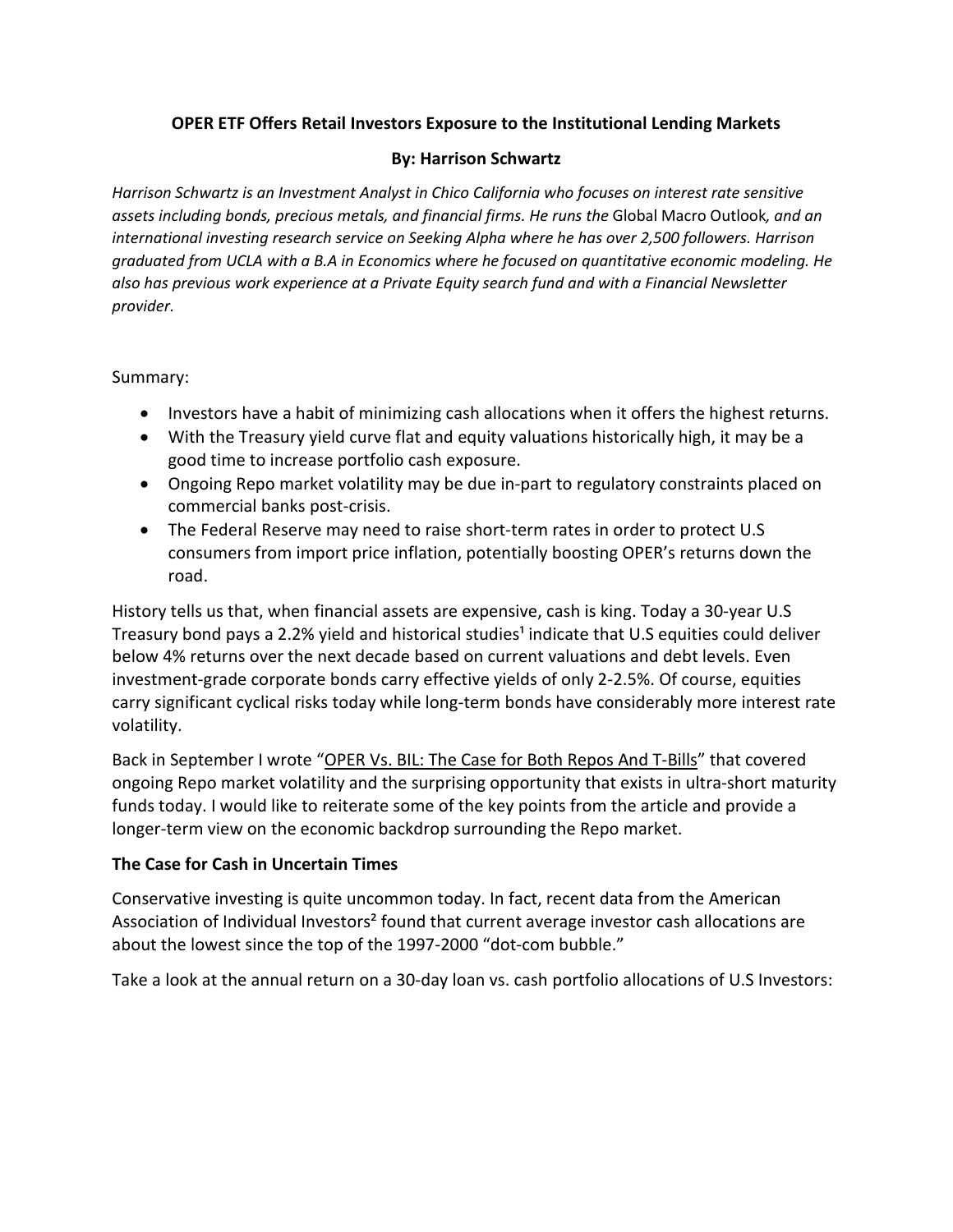

### [\(Federal Reserve,](https://fred.stlouisfed.org/series/USD1MTD156N) [AAII\)](https://www.aaii.com/assetallocationsurvey)

Interestingly, it seems that investors often have the lowest cash holdings during the best times to own cash. From 1998 to 2000, a 30-day loan paid a 5.5-6.5% interest rate at virtually no risk. Equities were rising, but as you may remember, that meteoric rise ended with a bust. By late 2003 investors had high cash reserves, but the rate had fallen all the way to 1.1% and equities had declined tremendously. While cash allocations did not fall as far during the 2003-2008 bull market, they were notably low immediately prior to the equity market's 2007 peak. At the time, the cash rate had risen back up to 5.3% and would have offered far superior returns.

I believe it is fair to say a similar situation exists today. Cash allocations are exhibiting a very similar pattern as they did from 1997 to 2000, and despite a few cuts to the discount rate, short-term rates are historically high. Importantly, inflation is lower today than it was in 1999 and 2007, so the "real return" on cash is similar.

On top of that, I would argue that the general investment landscape today offers very few safe investments that deliver a reasonable expected return. As I mentioned earlier, U.S equity market valuations<sup>3</sup> are fluctuating around the highest levels in two decades, and non-financial debt is now twice as high as it was in 2000, significantly raising the risk-adjusted valuation of equities.

The U.S yield curve is also roughly flat meaning a 20-30-year Treasury bond pays nearly the same yield as an ultra-low-risk overnight loan. Importantly, it is common for the value of these long-term bonds to fluctuate 10-20%<sup>4</sup>per year, historically.

As investors hunt for yield they have moved toward riskier products. The high yield/"junk" bond market has seen tremendous growth since 2008 while the covenant quality<sup>5</sup> of the underlying bonds has declined. To a large extent, the same could be said for emerging market bonds<sup>6</sup>.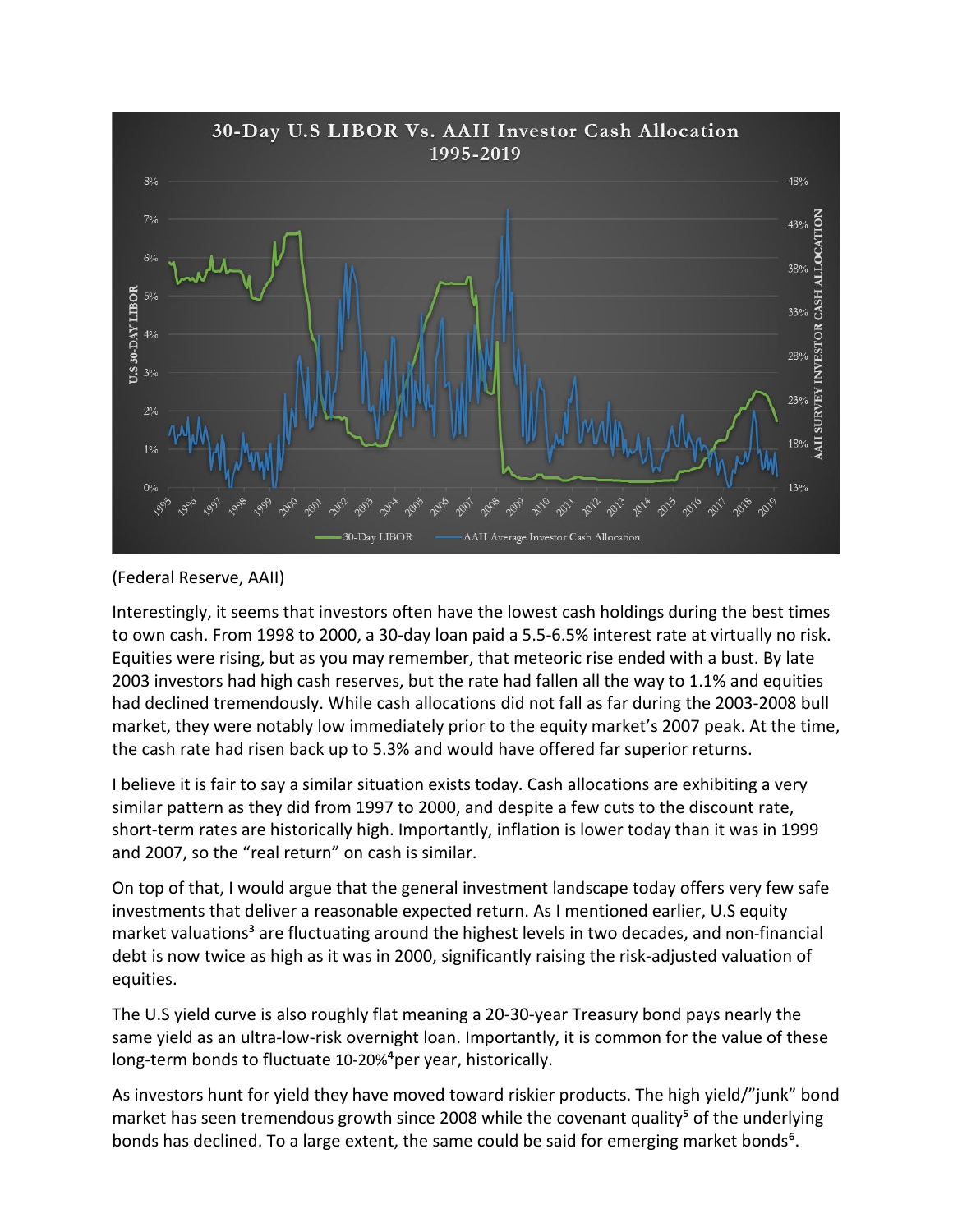To me, this makes alternative cash products, and specifically, ultra-short maturity funds an attractive investment. They have offered nearly the same returns as long-term Treasuries, but with far lower interest rate risk and virtually no volatility. In fact, I would go as far as to say that these funds possess attractive return prospects over the next 5 years when compared to equities and long-term bonds. Both equities and long-term bonds have decent positive momentum which may propel them temporarily higher. However, in my opinion, historical patterns as well as recent economic and financial data favor ultra-short maturity funds.

Active equity and bond managers may still generate considerable excess returns due to apparent valuation dislocations<sup>7</sup>, but for the passive investor, ultra-short maturity funds seem like the place to be.

# **Sifting Through Alternative Cash Options**

Surprisingly, cash management products are far from ubiquitous. They all buy securities or make loans to banks with a varying maturity, typically weeks to months in length. However, realized returns differ widely between products. I recently spoke with a woman who told me she's been investing in CD's for a decade only to find she made a roughly 0.40% annual return. Her bank likely generated considerable returns off her money since they likely lent it at 3%+. Using an ultra-short maturity ETF, she could have received much higher returns with essentially the same or better risk exposure. Even more, she would not have had her money locked into a multi-year contract with a potential early withdrawal penalty.

The most popular way to invest in cash management products has been in CD's, money market funds, and through Treasury Bill ETFs and mutual funds. These funds buy U.S government debt that will mature within a year. They usually pay a yield around the Fed Funds rate which is currently 1.5%. Slightly higher returns could be found in short-term corporate debt funds, but they often come with higher expense ratios of 30 bps or more and can experience drawdowns during volatile periods.

In my opinion, one of the best ways to invest in cash is in the repurchase agreement market. A repurchase agreement or "Repo" is simply an ultra-short-term loan where one party lends cash in return for collateral (usually government securities). Then days or weeks later (depending on the term) the lender receives their cash back with interest as the borrower takes back or "repurchases" the government securities (collateral). Since the agreement is typically backed by government securities, they carry negligible risk<sup>8</sup> but often deliver slightly higher returns than Treasury Bills. In most cases, the lender receives collateral worth more than the loan amount, and this "over-collateralization" provides even more protection for the lender.

The principal lenders in the Repo market are large institutions like banks, and more recently the Federal Reserve. Firms with large securities portfolios like market-makers, broker-dealers, and investment banks are the primary borrowers.

As you have likely heard, there has been an increase in interest rate spikes in the Repo market. To illustrate, take a look at the Secured Overnight Financing Rate (The Treasury Repo rate) vs. the Overnight Bank Funding Rate (Set by the Federal Reserve):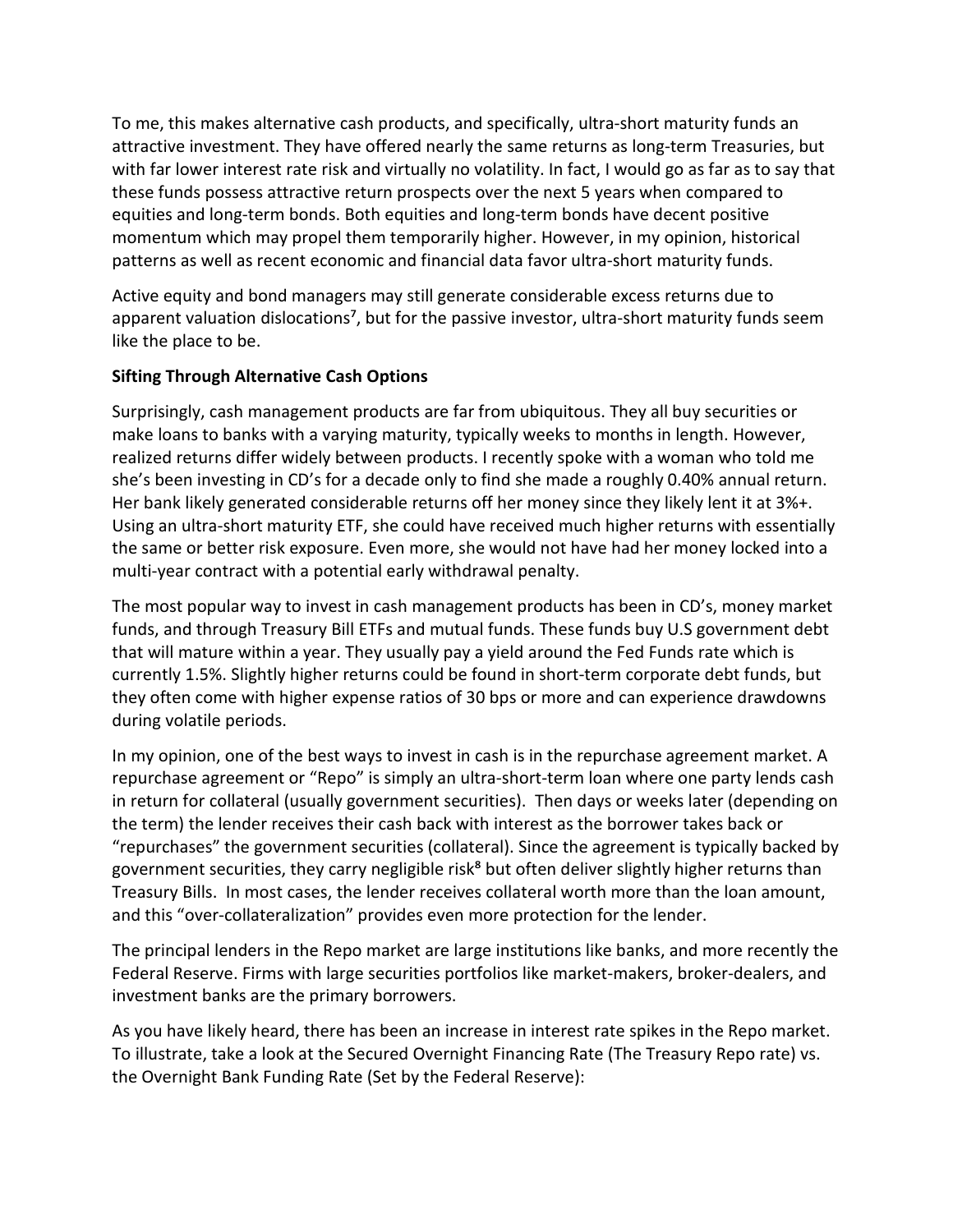

(Federal Reserve)

As you can see, the repo rate is usually above the funding rate and has recently had a habit of spiking much higher.

It is still not entirely clear what is causing the volatility, but there are a few possible causes. Put simply, the spikes indicate there is usually more demand for repurchase agreements than there is in supply of available funds. Banks who usually offer that supply have a decent amount of cash today, but far less than they did years ago. Historically, these spikes were reserved for quarter or year-end financial reporting periods as banks reduced their balance sheets, but a significant outlier event occurred in mid-September of this year that exacerbated a potential structural issue in the funding markets.

To illustrate, look at the total U.S commercial bank cash assets vs. the U.S Federal Reserve balance sheet below: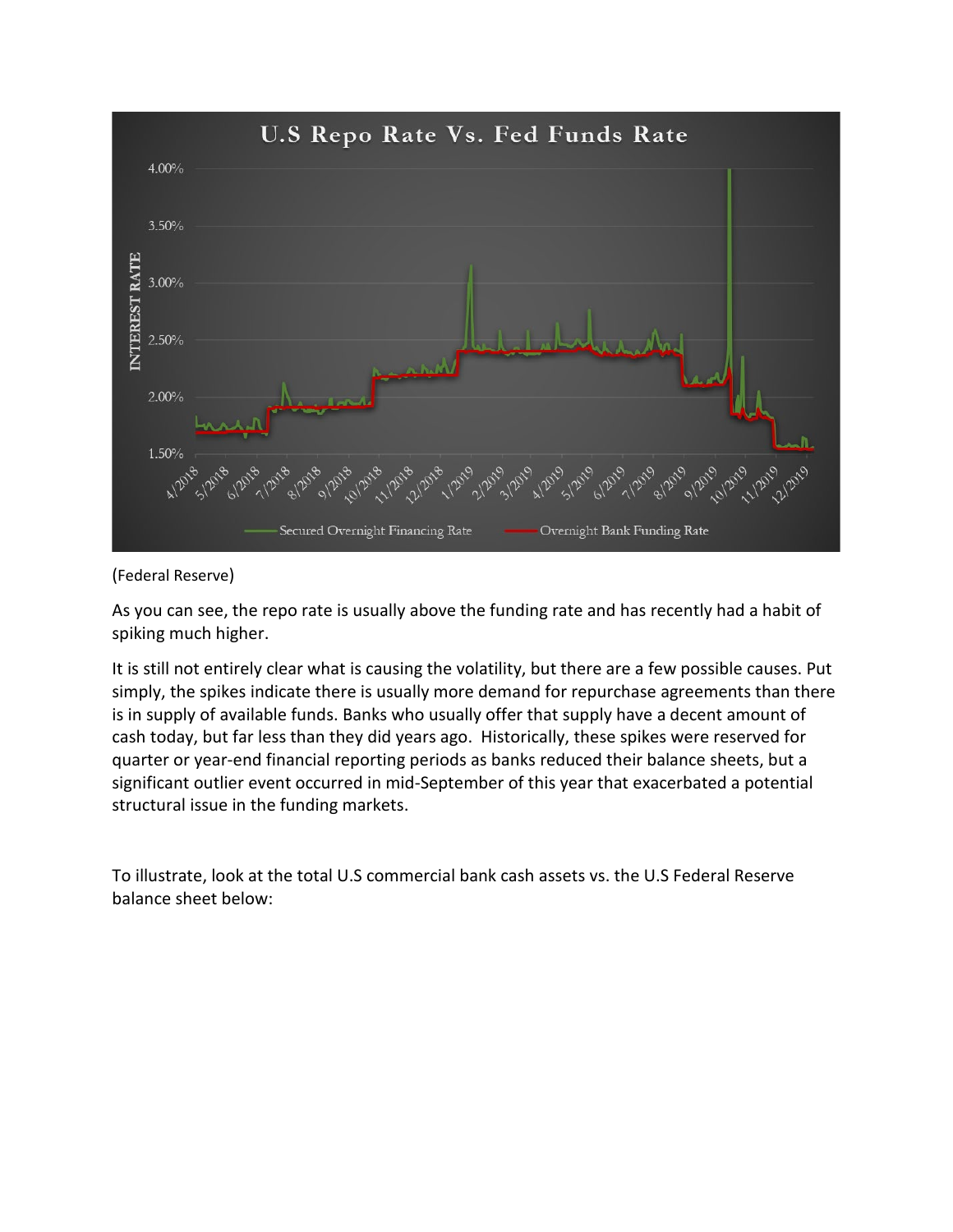

### (Federal Reserve)

You can see the impact of quantitative easing quite clearly in this chart. In the United States, QE began in late 2008 and lasted until 2015, precisely when bank cash reserves peaked. Comparing it to the Federal Reserve's balance sheet in gray, you can see that the impact of quantitative tightening (balance sheet reductions) since 2015 has had an exaggerated negative impact on bank cash reserves.

Banks still have higher cash reserves today than they did in the 2000s but increased regulatory scrutiny on bank leverage and the introduction of the Federal Reserve annual stress tests may mean that banks have less cash *available* to lend.

Additionally, since 2015 the total outstanding notional value of over-the-counter derivatives has increased from \$500 to \$640 trillion<sup>9</sup> with most of the increases stemming from U.S dollar interest rate contracts, which now have a \$200 trillion notional value. Importantly, the total value of OTC contracts declined considerably in the years leading up to 2015 and are now back to 2007 levels. Even more, they are off-balance sheet items so they are not accounted for in calculating bank cash. This factor *may* be playing a role in limiting available bank cash to lend in the Repo market.

### **Investing in Repurchase Agreements With an ETF**

No matter the reason, many institutional traders and investors<sup>10</sup> have been able to generate higher profits during periods of increased volatility by purchasing Repo agreements at 3%+ yields during spikes in short-term funding rates. Most believe that access to these markets is limited to big institutions but, the Repo market is now available to **all** investors through the [ClearShares Ultra-Short Maturity ETF \(OPER\)](https://www.clear-shares.com/oper) which was launched last year.

Specifically, the fund invests in "Tri-Party" repurchase agreements wherein the fund lends to a broker-dealer or market-maker through a clearing custodian. The clearing custodian, or "tri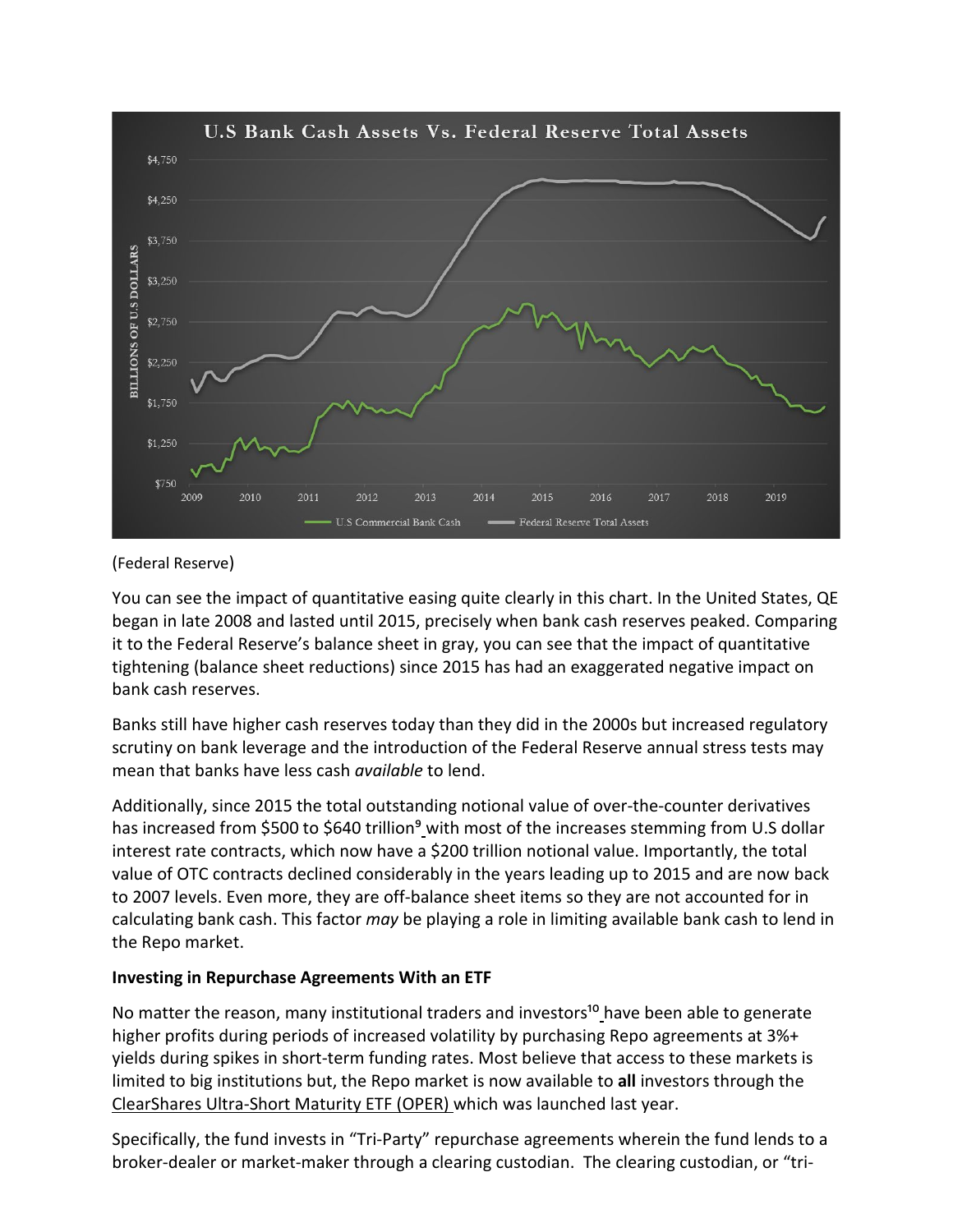party", ensures the proper movement of cash and collateral, and certifies that the lender is fully collateralized per the lending agreement. These loans typically have a term of days to weeks, and are backed by Treasuries and other government securities, making them virtually risk-free.







OPER is the only<sup>11</sup> ETF focused exclusively on the Repo market available to investors and has seen its total assets under management nearly triple this year. It currently has an AUM of about \$95M making it a highly liquid vehicle. The fund also has a reasonable expense ratio at 20 bps. The fund's current SEC yield is  $1.51\%$ <sup>12</sup> (interest is paid monthly).

In my view, the best comparable product to OPER is the popular 1-3-month T-Bill ETF BIL though other T-Bill funds could be used for comparison. Take a look at the total returns of OPER vs. BIL for 2019: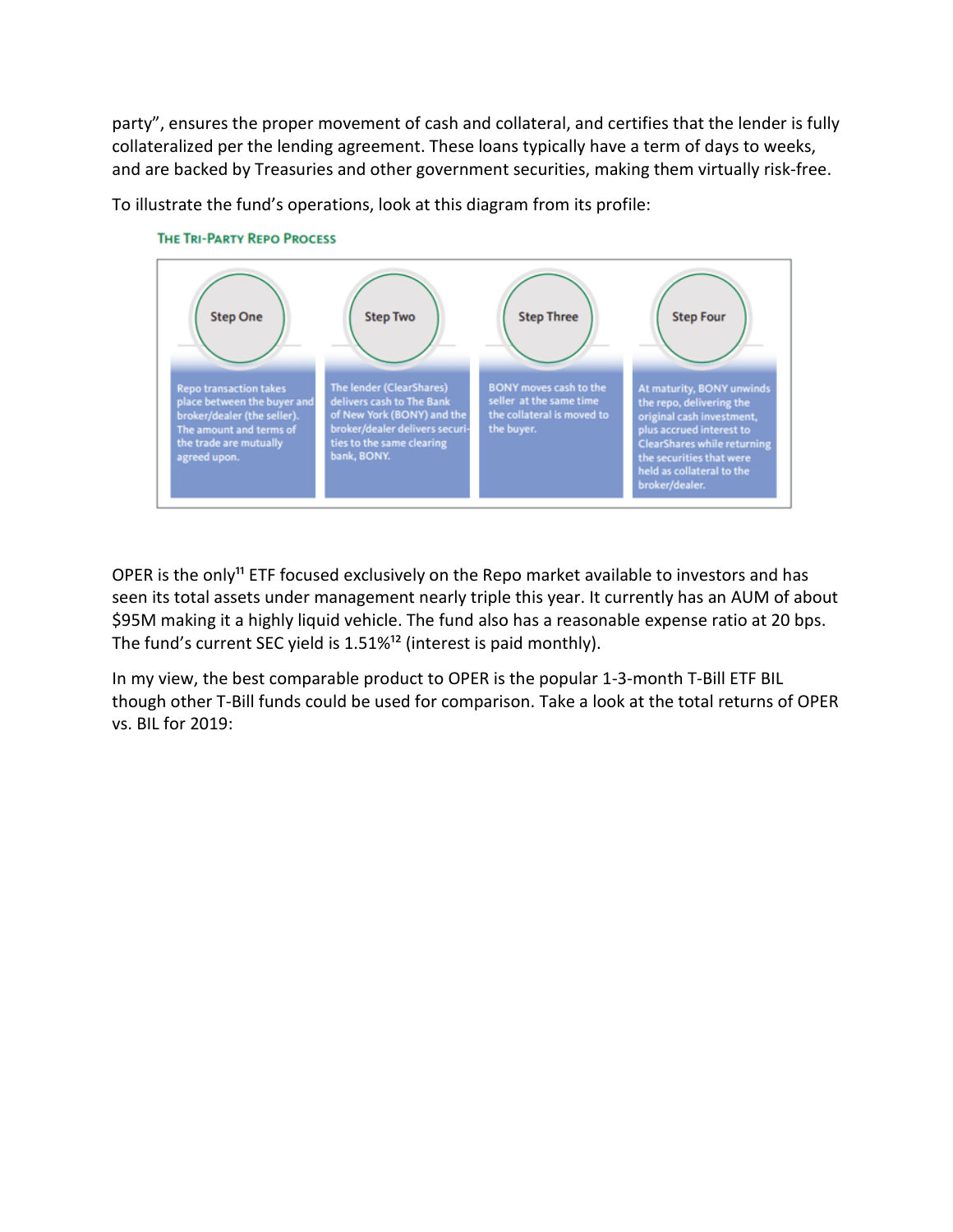

*The performance data quoted represents past performance. Performance does not guarantee future results. The investment return and principal value of an investment will fluctuate so that an investor's shares, when redeemed, may be worth more or less than their original cost and current performance may be lower or higher than the performance quoted. Performance current to the most recent month end can be obtained by calling OPER: 212.359.0269 or visit:* www.clear-shares.com *and BIL: call 1-866-787-2257 or visit* www.spdrs.com*.*

Returns below are average annualized except for periods less than one year.

# **OPER Total Returns as of 12/31/2019 (inception 7/11/2018):**

NAV (%): 1 Year 2.15, Since Inception 2.07 Market (%): 1 Year 2.15, Since Inception 2.08 Gross Expense Ratio: 0.20

### **BIL Total Returns as of 12/31/2019**

NAV(%) 1 Year 2.05, 5 Year 0.89, 10 year 0.42 Market(%) 1 Year 2.06, 5 Year 0.89, 10 year 0.42 Gross Expense Ratio 0.1359

As you can see, OPER has generated significant excess returns compared to BIL, even after fund expenses (**see Important Disclosures**). This is likely due to a combination of briefly higher Repo market rates and the expertise of OPER's traders. Most importantly, it has been **consistent.** It is possible that the fund could continue to generate alpha, particularly if the repo markets remain constrained.

### **A Quick Look at Federal Reserve Policy**

Overall, in my opinion, OPER is a solid investment choice for cash allocations. It seeks to achieve higher returns than T-Bills and other cash options with the same or similar risk profiles.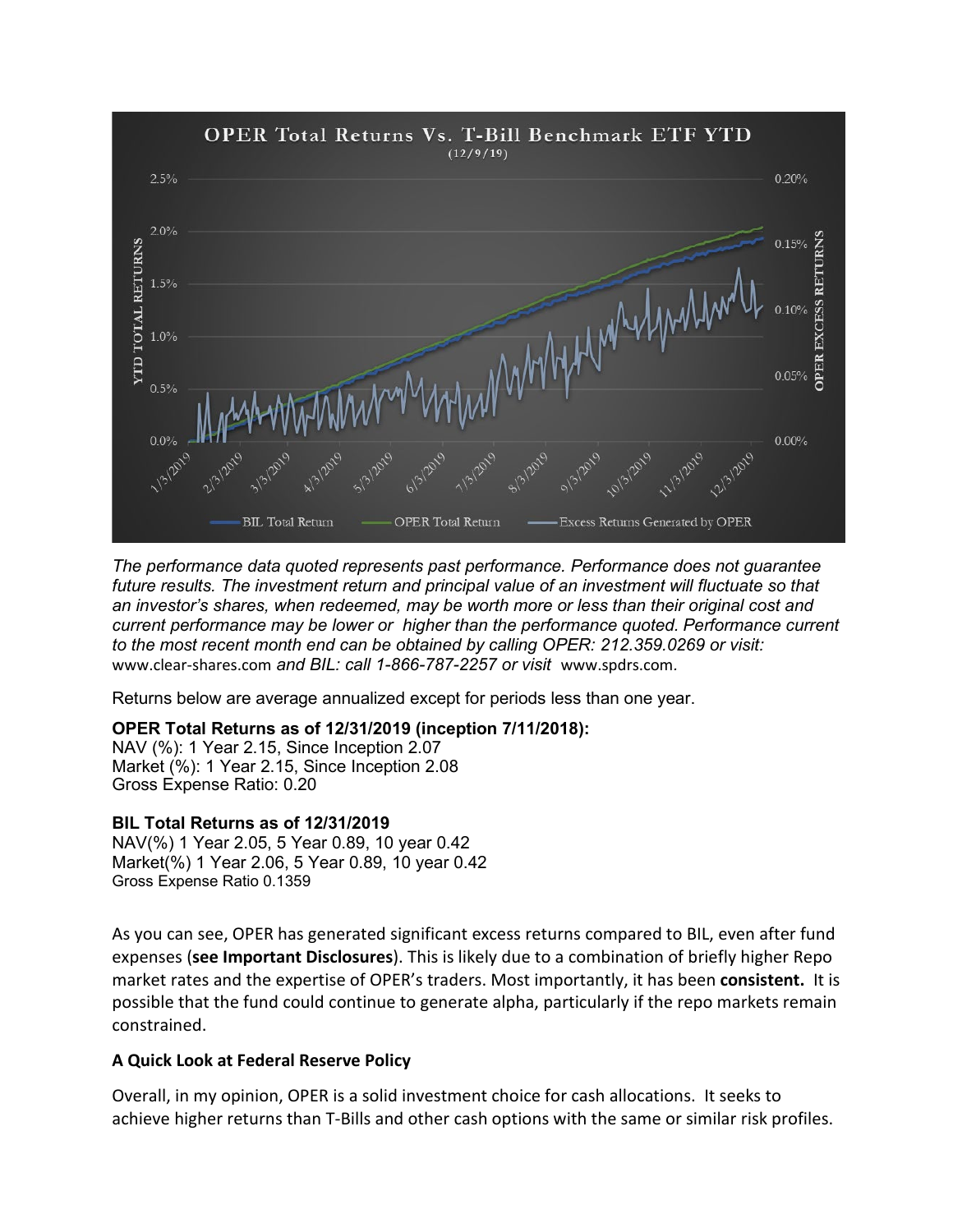Over years to come, returns will depend highly on Federal Reserve policy actions. The Fed recently lowered rates from 2.5% to 1.5% and has made it clear that they do not plan to cut rates further. If the U.S economy continues to slow, they may cut more, but it would likely coincide with a significant drop in equity markets.

Another point against future interest rate cuts that I have not heard in financial media relates to the U.S dollar. With interest rates significantly higher in the U.S than in Europe and Japan, U.S dollar exchange rates have risen considerably in recent years. This rise has largely offset the price impact of tariffs and has caused U.S import prices to fall since the beginning of 2018, resulting in increased purchasing power of U.S consumers.

There is a widespread concern that tariffs will create a tax on consumption, but if the U.S dollar does not depreciate, the impact will continue to be largely offset. Additionally, overseas investors are major lenders to the U.S government and corporations due to the strong dollar and higher available yields. Thus, it is likely in the best interests of the Federal Reserve to keep rates higher in order to keep import inflation at bay and protect the health of funding markets.

I expect the Federal Reserve to keep interest rates steady for now and possibly return to a hiking cycle in 2020, particularly if other global central banks raise their discount rates.

# **The Bottom Line**

With investor and bank cash available to invest at historical lows and asset markets looking awfully expensive, I believe that it is an excellent time to increase cash allocations. Even more, the strong liquidity profile of cash alternatives allows investors to save cash that can be deployed at a time when asset prices appear to offer better risk-adjusted returns.

One could invest in T-Bills, or they can look for an alternative source of return generation in the Repo market. The OPER ETF has successfully generated excess returns over BIL and allows investors the opportunity to allocate into a traditionally "institutional only" asset class. I'll be looking forward to following the fund's performance over coming months. I have a positive outlook.

Notes and Sources:

- 1. Star Capital: https://www.starcapital.de/en/research/stock-market-valuation
- 2. American Association of Individual Investors: https://www.aaii.com/assetallocationsurvey
- 3. Schiller PE Ratio: https://www.multpl.com/shiller-pe
- 4. iShares: https://www.ishares.com/us/products/239454/ishares-20-year-treasury-bondetf
- 5. MarketWatch: https://www.marketwatch.com/story/junk-bonds-are-getting-worseand-investors-are-starting-to-take-notice-2019-08-15
- 6. Seeking Alpha: https://seekingalpha.com/article/4303594-emb-global-wave-inemerging-market-debt-defaults-is-beginning
- 7. Seeking Alpha: https://seekingalpha.com/article/4288578-michael-burry-is-correctpassive-investing-is-proof
- 8. Repurchase Agreements are loans collateralized by securities, typically in the fixed income asset class. In the case of OPER, the securities received as collateral are issued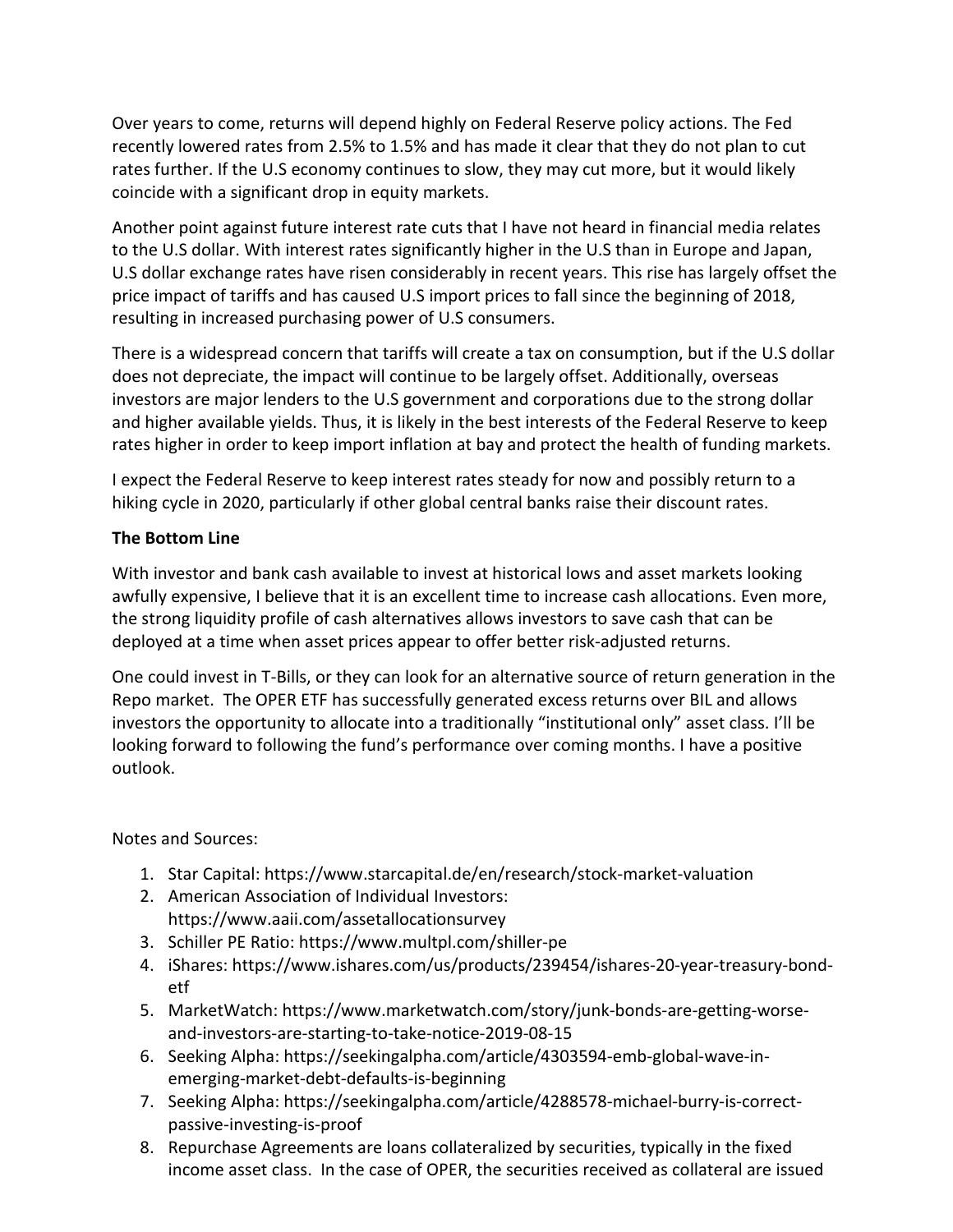or backed by the United States Government, have a current market value during the loan period in excess of the loan principal, and are held by BNY Mellon as Tri-Party Custodian. Risks related to Repurchase Agreements may include, but are not limited to: counterparty default, insufficient collateral in the case of a counterparty default, and illiquidity in the market for the securities collateral in an event of default and subsequent portfolio liquidation. Please visit the ClearShares website for more information on Repurchase Agreements: https://clear-shares.com/oper/whyclearshares.html

- 9. BIS: https://www.bis.org/publ/otc\_hy1911.htm
- 10. Bloomberg: https://www.bloomberg.com/news/articles/2019-10-30/ex-prop-traderswho-won-big-on-repo-are-ready-for-next-big-spike
- 11. Based on the universe of Ultra Short-Term ETFs designated by ETF.com as of 10/8/19
- 12. 30-Day SEC Yield as of 11/30/19

#### **Important Disclosures**

ClearShares LLC, a SEC registered advisory firm and advisor to the OPER ETF, compensated the author for this informational report. The ClearShares ETFs are distributed by Quasar Distributors, LLC.

For purposes of the comparison, Blackrock iShares Core Cash ETF ("BIL") employs a passive investment strategy that aims to provide investors with the performance of the S&P/ASX Bank Bill Index (before fees and expenses). The Fund offers the ability to achieve capital preservation and regular income with a diversified portfolio of high-quality short-term money market instruments. The Fund is truly liquid and only holds investments in instruments that can be sold on a same day basis.

The performance results displayed in this presentation represent the actual results of the OPER ETF and the BIL. The performance results reflect the reinvestment and other account earnings, and are net of applicable account transaction and custodial charges, and advisory fees. This presentation is for informational purposes only and is not intended to be relied upon as investment advice, and is not a recommendation, offer or solicitation to make any specific investment, adopt any investment strategy, or to buy or sell any securities.

NAV -The market value of a mutual fund's or ETFs total assets, minus liabilities, divided by the number of shares outstanding. Market Value - Determined by the midpoint between the bid/offer prices as of the closing time of the New York Stock Exchange (typically 4:00PM EST) on business days

**Alpha** is an annualized return measure of how much better or worse a fund's performance is relative to an index of funds in the same category, after allowing for differences in risk.

**Basis Point** is a unit that is equal to 1/100th of 1% and is used to denote the change in price or yield of a financial instrument.

**Covenant quality:** A bond violation is a breach of the terms of the covenants of a bond. A bond with a low covenant quality rating is an indication that covenants are being violated consistently.

**Junk Bond:** Junk bonds are bonds that carry a higher risk of default than most bonds issued by corporations and governments.

The London Interbank Offered Rate **(LIBOR)** is a benchmark interest rate at which major global banks lend to one another in the international interbank market for short-term loans.

**A certificate of deposit (CD)** is a product offered by banks and credit unions that offers an interest rate premium in exchange for the customer agreeing to leave a lump-sum deposit for a pre-determined period of time.

*All investments involve risk and there are no guarantees that any such investment will be profitable.* 

*Past performance is not indicative of future results. Portfolio risk cannot be completely controlled.* 

*Before investing you should carefully consider the Funds' investment objectives, risks, charges and expenses. This and other information can be found in the OPER and BIL prospectuses, a copy of which may be obtained by: OPER: call 212.359.0269 or visit*